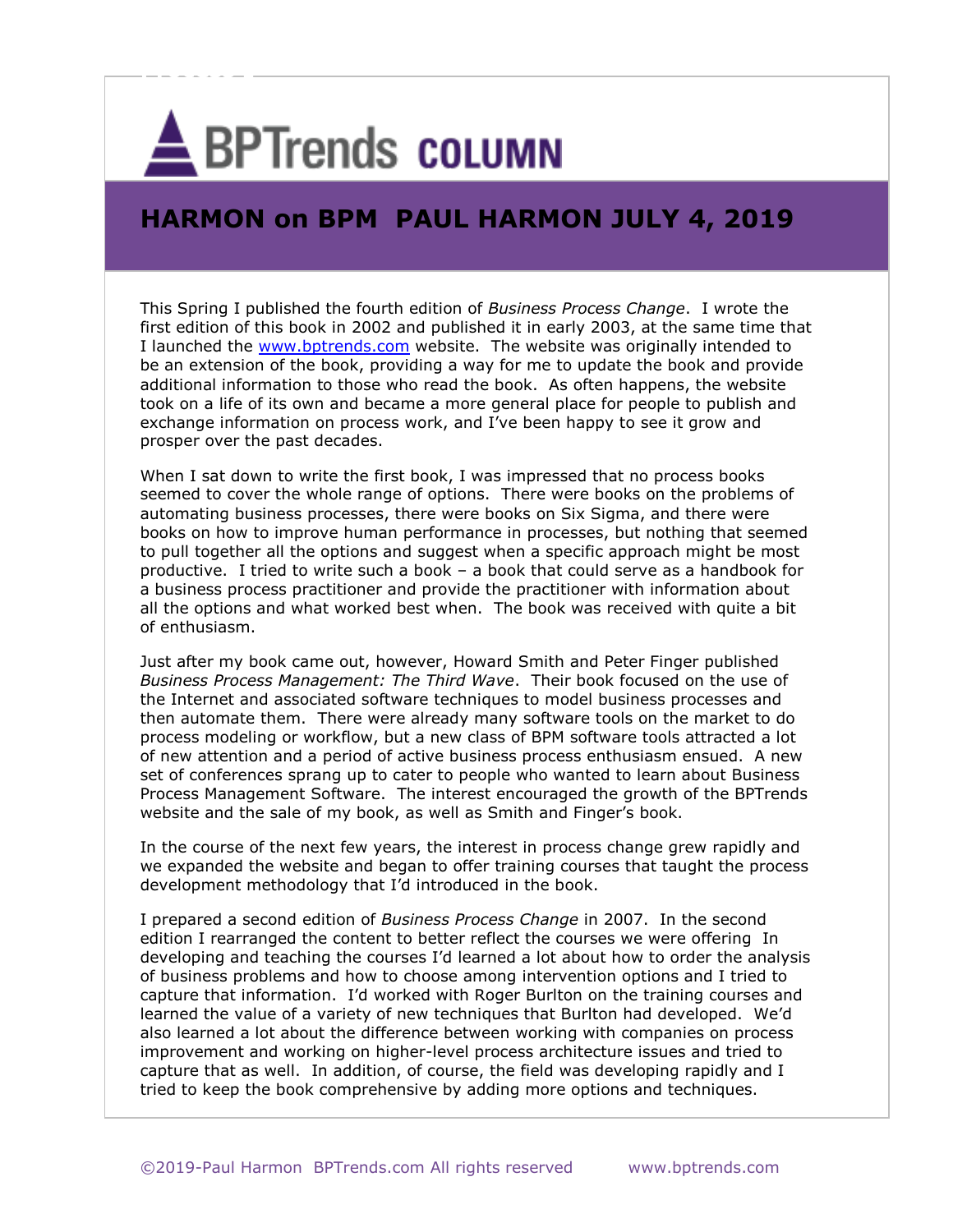Things proceed as they had and I prepared a third edition of Business Process Change in 2014. The third edition was primarily focused on adding lots of specific new techniques. I also worked to add an elaborate new case study to show how all the techniques might be integrated in actually dealing with a complex process problem.

I began preparing a fourth edition a couple of years ago and published it in the Spring of 2019. The fourth edition recognized that the book was increasingly being used by college students, that it required lots of corrections about specifics, and new references, etc. By 2019 the interest in BPM software had died down and companies were more interested in other aspects of process work – specifically the use of Artificial Intelligence (AI) techniques and "dynamic" techniques that made it easier to modify processes during execution – and I tried to add an introduction to those topics.

I tried to eliminate some information from each edition, but, in fact, each has grown larger, making it a better handbook, but a bit harder to simply read as an introduction to the field of process change.

Business Process Change records almost 20 years of change in the process environment. In essence, process has evolved from a field dominated by the practices used by a variety of consultants hired by companies when faced with specific problems to a profession, taught in college, and managed by professionals at companies. An increasing number of those professionals are found in IT departments, but others are scattered in operations, human resources and in corporate and divisional BPM groups in large organizations.

## **AUTHOR**

## **Paul Harmon**

Executive Editor and Founder, Business Process Trends In addition to his role as Executive Editor and Founder of Business Process Trends, Paul Harmon is Chief Consultant and Founder of BPTrends Associates, a professional services company providing educational and consulting services to managers interested in understanding and implementing business process change. Paul is a noted consultant, author and analyst concerned with applying new technologies to realworld business problems. He is the author of *Business Process Change: A Manager's Guide to Improving, Redesigning, and Automating Processes* (2003). He has previously co-authored *Developing E-business Systems and Architectures*(2001), *Understanding UML* (1998), and *Intelligent Software Systems Development* (1993). Mr. Harmon has served as a senior consultant and head of Cutter Consortium's Distributed Architecture practice. Between 1985 and 2000 Mr. Harmon wrote Cutter newsletters, including *Expert Systems Strategies, CASE Strategies, and Component Development Strategies*. Paul has worked on major process redesign projects with Bank of America, Wells Fargo, Security Pacific, Prudential, and Citibank, among others. He is a member of ISPI and a Certified Performance Technologist. Paul is a widely respected keynote speaker and has developed and delivered workshops and seminars on a wide variety of topics to conferences and major corporations through out the world. Paul lives in Las Vegas. Paul can be reached at [pharmon@bptrends.com](mailto:pharmon@bptrends.com) [FacebookTwitter](https://www.bptrends.com/#facebook)